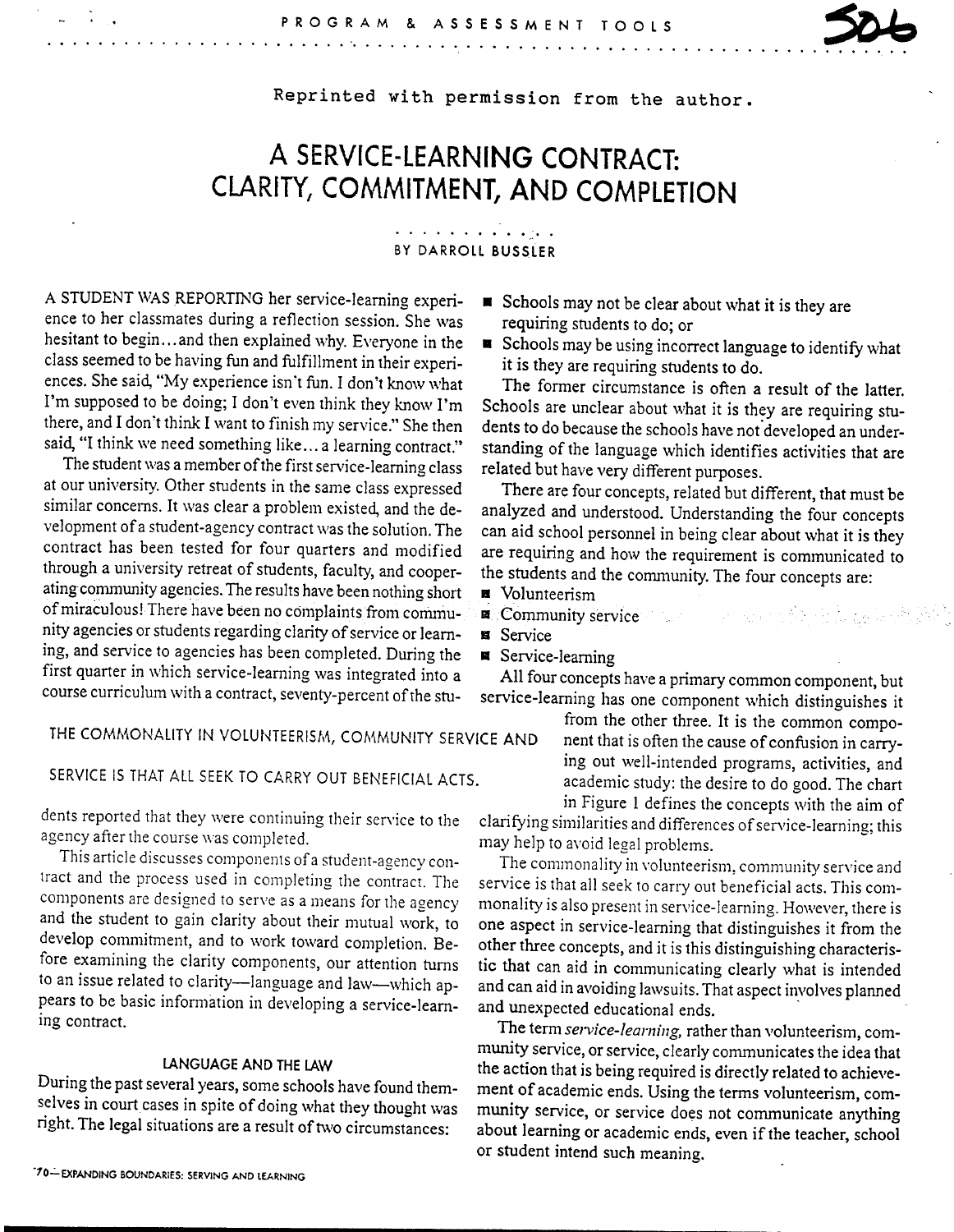Clarity in communicating what is meant by service-learning is basic. Additional clarity can be achieved through the use of a service-learning contract, and our discussion turns to the components of the learning contract. The contract is a means for the student and the agency representative, usually the student's on-site supervisor, to have face-to-face communication regarding their working together. The contract design has the student and agency personnel go through contract components together, each checking their half of the agreement.

..............................

#### **CLARITY**

Three components in the contract-agency mission, student educational ends to be achieved, and identification of student skills/talents/interests—are designed to support the student and agency in gaining clarity in planning.

First, the contract is a tool for the agency representative to explain the agency's mission which can help students to understand how the agency serves the community and may help students to see themselves as a more integral part of the community. We have found that this contract has, at times, challenged agencies to become clearer in defining their mission. Thus, the contract has served as an educational tool for the agency.

The second component-student educational ends-challenges students to explain the academic and personal educational ends they hope to achieve. This component also communicates the academic nature of service-learning to the agency; agencies realize that they are not "getting a volunteer" or "getting free help." This discussion is the first step in deter-

| *VOLUNTEERISM:                                                 | Freely chosen beneficial act<br>no monetary compensation<br>for an individual, group, or<br>community                                                                                                                                                                                                                                                                             | Examples:<br>Shovel snow for shut-in<br>Sell tickets for the school carnival<br>Serve on a community reunion committee |  |
|----------------------------------------------------------------|-----------------------------------------------------------------------------------------------------------------------------------------------------------------------------------------------------------------------------------------------------------------------------------------------------------------------------------------------------------------------------------|------------------------------------------------------------------------------------------------------------------------|--|
| *COMMUNITY SERVICE:<br>Traditional:                            | Freely chosen beneficial act<br>without compensation<br>for community                                                                                                                                                                                                                                                                                                             | Example:<br>4-H club plants tree in a park                                                                             |  |
| Court:                                                         | Required beneficial act<br>no compensation-pays debt<br>to community                                                                                                                                                                                                                                                                                                              | Example:<br>Offender works with parks department<br>in cleaning park                                                   |  |
| *SERVICE:                                                      | Beneficial act may or may not<br>be freely chosen, may or may<br>not be compensated                                                                                                                                                                                                                                                                                               | Example:<br>Military, national service<br>Completing a religious mission                                               |  |
| *SERVICE-LEARNING<br>Service component:<br>Learning component: | A beneficial act with an individual, group, or community<br>Planned and unexpected educational ends                                                                                                                                                                                                                                                                               |                                                                                                                        |  |
| Service-learning is                                            | Experiential learning<br>through a beneficial act<br>with an individual, group, or community (service)<br>To achieve planned and unexpected educational ends (learning).                                                                                                                                                                                                          |                                                                                                                        |  |
|                                                                | Example: Learning confrontational and supportive communication skills by working with<br>men who have abused their partners<br>Example: Learning to identify and respond to behaviors of a child with attention deficit<br>disorder by working with a Little Sister<br>Example: Learning group process skills by working with a youth advisory council to a<br>board of education |                                                                                                                        |  |

#### FIGURE 1: VOLUNTEERISM, COMMUNITY SERVICE, SERVICE, AND SERVICE-LEARNING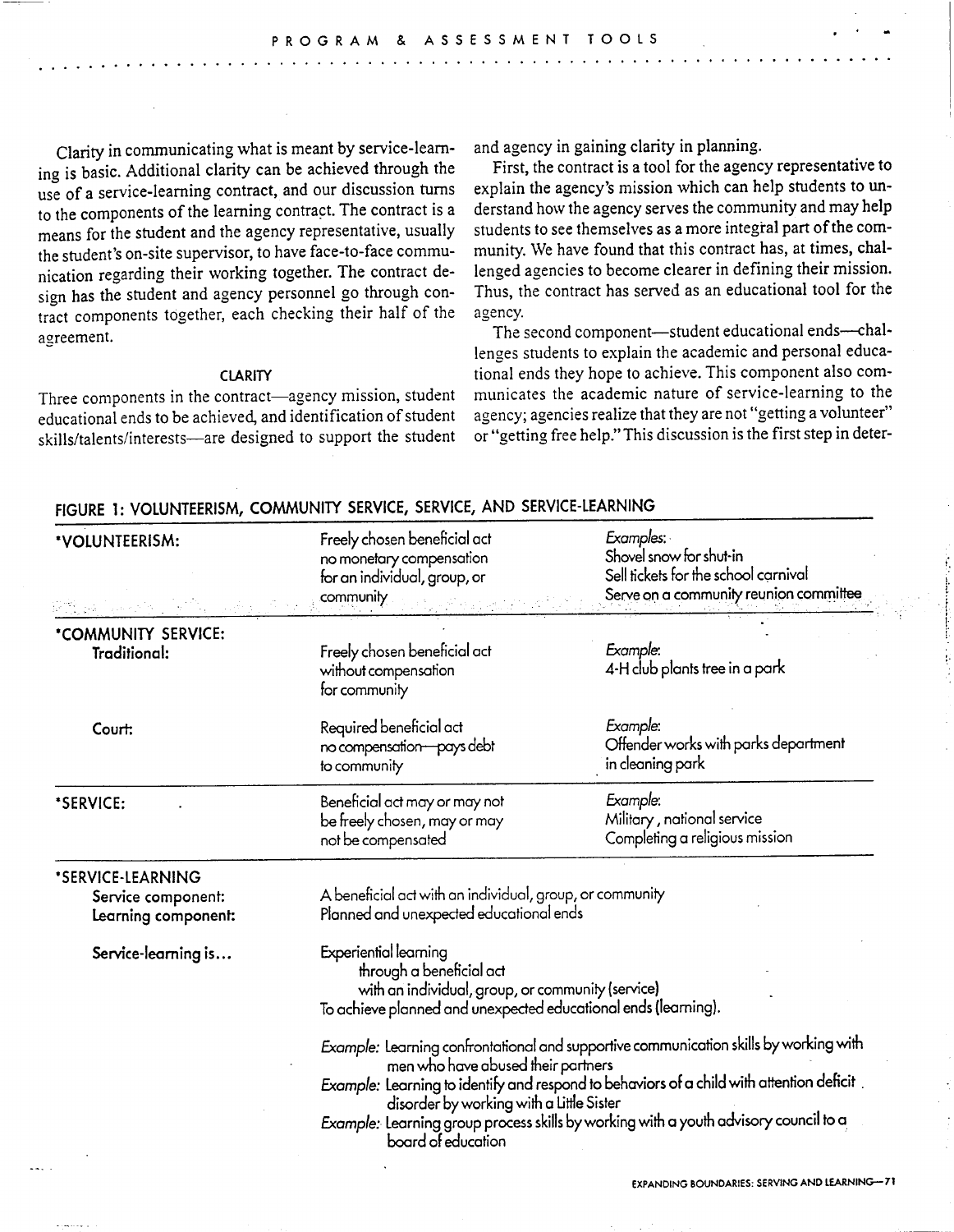...................................................................

mining whether the student's needs and the agency's needs planned ends may be both academic and personal. For ex-<br>are compatible. It should be noted that the concept of educa- ample, an academic end may be "to identify com are compatible. It should be noted that the concept of educa- ample, an academic end may be "to identify communication tional ends has been selected rather than concepts such as disorders in primary school students" while tional ends has been selected rather than concepts such as disorders in primary school students," while a personal end goals, objectives, and outcomes which carry a variety of mean- may be "to improve my self-confidence in goals, objectives, and outcomes which carry a variety of mean- may be "to improve my self-confidence in working with chilings and, thus, create a greater chance for misinterpretation dren." In addition, we have discovered ings and, thus, create a greater chance for misinterpretation dren." In addition, we have discovered the importance of the and legal problems. It should also be noted that the educa-<br>unexpected and include unexpected ends and legal problems. It should also be noted that the educa- unexpected and include unexpected ends as part of our ser-<br>tional ends begin with planned ends; that is, teacher and stu- vice-learning contract. Students consist

tional ends begin with planned ends; that is, teacher and stu-<br>dents are clear about what it is they seek to learn. These unexpected ends are often of greater value to them than the unexpected ends are often of greater value to them than the

## FIGURE 2: SERVICE-LEARNING CONTRACT

**Contract Contract** 

|                                                                                                                                    |      | Phone: $\overline{\qquad \qquad }$<br>Phone: $\frac{1}{2}$                                                                                              |  |
|------------------------------------------------------------------------------------------------------------------------------------|------|---------------------------------------------------------------------------------------------------------------------------------------------------------|--|
|                                                                                                                                    |      | Hours to be completed:                                                                                                                                  |  |
| Student:                                                                                                                           |      | Organization/agency:                                                                                                                                    |  |
| $\_$ I understand the mission of the organization.                                                                                 |      | $\_$ Our organization mission is:                                                                                                                       |  |
| I will seek to achieve the following academic and<br>personal educational ends:<br>1.                                              |      | I am prepared to provide the opportunity for<br>the service-learning student to achieve his/her<br>educational ends, planned and unexpected.            |  |
| $\frac{2}{3}$<br>$\frac{4}{5}$<br>and unexpected:                                                                                  |      |                                                                                                                                                         |  |
| I have communicated skills, talents, interests to<br>the organization/agency through a resume',<br>narrative, and/or an interview. |      | I am aware of the student's skills, talents, and<br>interests and will seek to utilize those appropriate<br>through service in our organization/agency. |  |
| $\_$ I will provide a minimum of $\_$ hours of service.                                                                            |      | $\_$ I will provide supervision for a minimum<br>of <u>come</u> hours of service.                                                                       |  |
| $\_$ I will maintain consistent communication with the<br>organization/agency as agreed upon.                                      |      | . I will maintain consistent communication with the<br>student as agreed upon.                                                                          |  |
| Our communication plan:                                                                                                            |      |                                                                                                                                                         |  |
| $\_\!\_\,$ If a problem arises, I will discuss it with my supervisor.                                                              |      | $\_\_$ If a problem arises I will discuss it with the student.                                                                                          |  |
| . I will obtain the supervisor evaluation at the conclusion<br>of my service.                                                      |      | $\_\_$ I have read and agree to the expectations<br>as printed on the Organization Information sheet.                                                   |  |
| Student signature                                                                                                                  | Date | Supervisor signature<br>Date                                                                                                                            |  |
| Submit to course professor.                                                                                                        |      |                                                                                                                                                         |  |

72:.:.EXPANDING SOUNDARIES: SERVING AND LEARNING